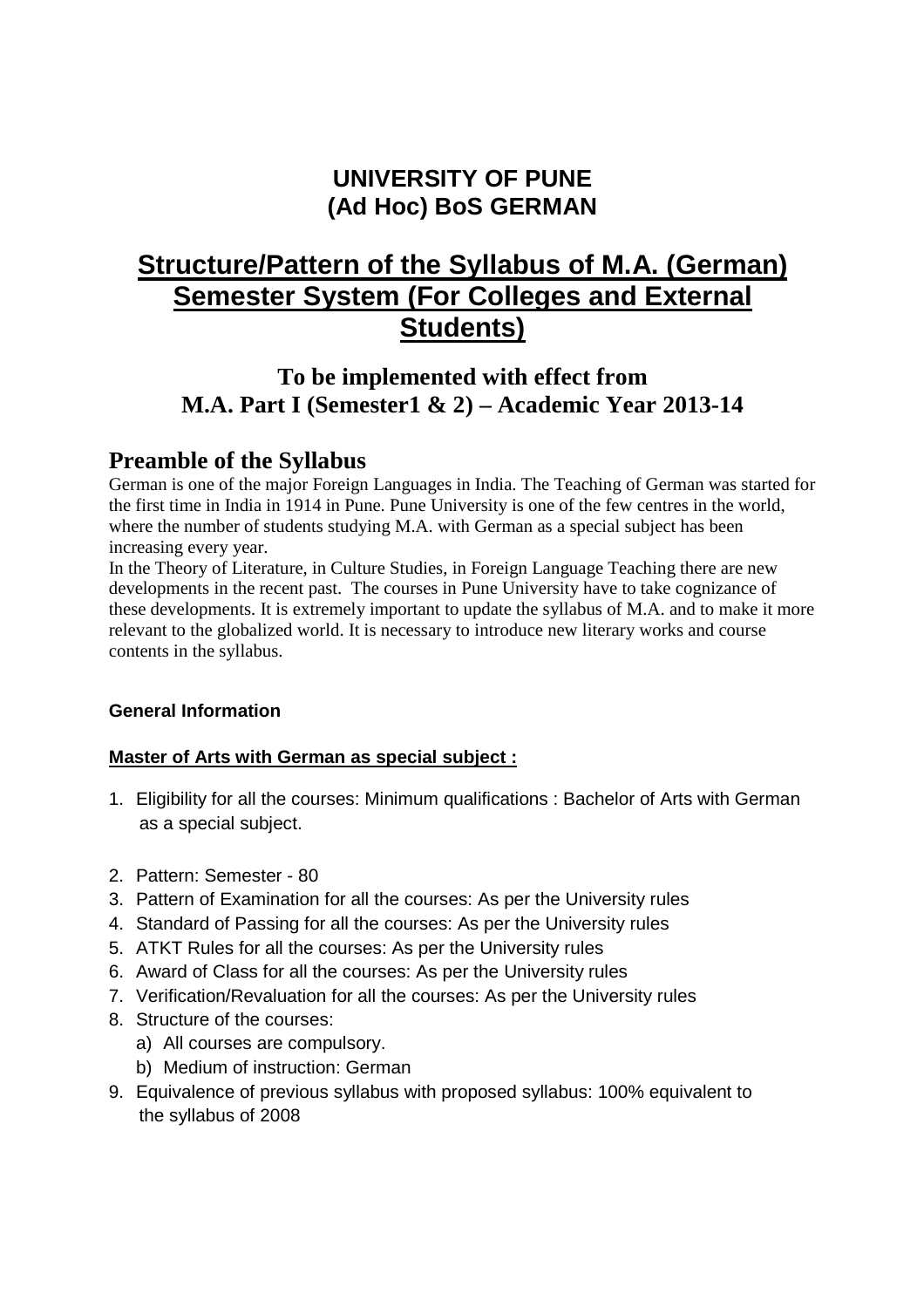### **Sem. 1**

- 1) GR 1.1. : Literature since 1945: Part I (Literatur seit 1945: Teil I)
- 2) GR 1.2. : Language skills (Sprachgebrauch)
- 3) GR 1.3 : Literary Form: Radio Play (Literarische Form: Hörspiel)
- 4) GR 1.4. : History of Literature: Part I (Geschichte der Literatur Teil I)

### **Sem. 2**

- 1) GR 2.1. : Literature since 1945: Part II ( Literatur seit 1945: Teil II)
- 2) GR 2.2. : Introduction to Linguistics (Einführung in die Sprachwissenschaft)
- 3) GR 2.3. : Study of literary Genres (Literarische Gattungen)
- 4) GR 2.4. : History of Literature: Part II (Geschichte der Literatur Teil II)

### **Sem. 3**

- 5) GR 3.1. : Special author: Bertolt Brecht (Autorenstudie Brecht)
- 6) GR 3.2. : Literature of German speaking Countries: Austria and Switzerland (Literatur der deutschsprachigen Länder: Österreich und Schweiz)
- 7) GR 3.3. : Literary Form: Novelle (Literarische Form: Novelle)
- 8) GR 3.4. : History of Literature: Part III (Geschichte der Literatur Teil III)

### **Sem. 4**

- 9) GR 4.1. : Literary Form: Novel (Literarische Form: Roman)
- 10) GR 4.2. : Translation of literary and non-literary texts (Übersetzung literarischer und nicht literarischer Texte)
- 11) GR 4.3. : Methods of Interpretation (Methoden der Interpretation)
- 12) GR 4.4. : History of Literature: Part IV (Geschichte der Literatur Teil IV)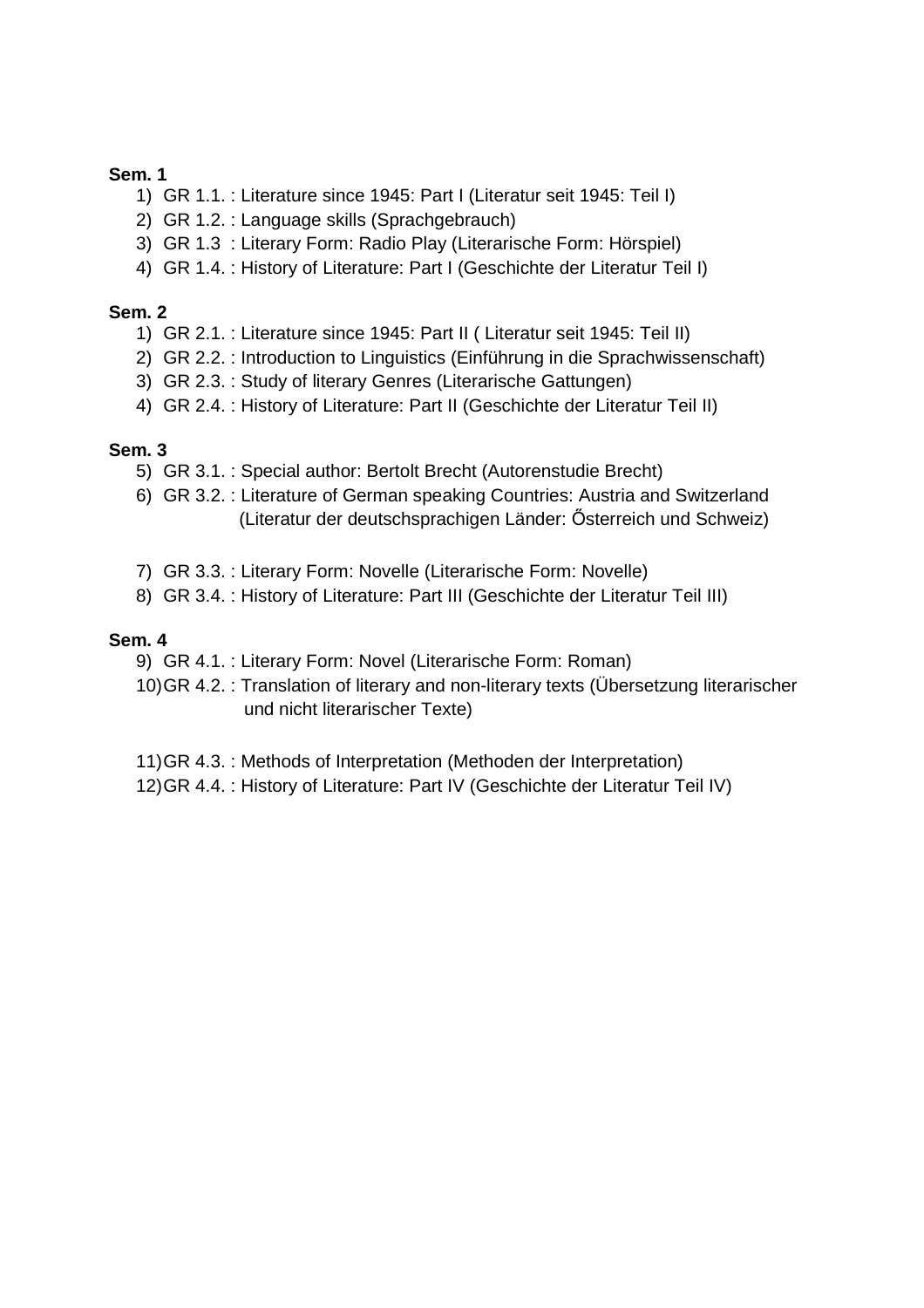## **GR 1.1. Literature since 1945: Part 1(Literatur seit 1945: Teil I)**

The aim of the first part of the course is to enable the students to have an overview of various literary movements and trends in German Literature since 1945 and to acquaint them with socio-political and cultural developments during this period. The theoretical discussion in this part is substantiated with the analysis and interpretation of selected short-stories, short narrative texts and poems.

### **GR1.2: Language skills (Sprachgebrauch)**

The course tries to develop skills in Reading and Writing Expression in German Language. It gives Introduction to Phonetics and German sound system and creates an awareness about accent of German words and intonation of German sentences. It stresses peculiarities in formation and use of German nouns, noun phrases, verbs and verbal phrases. It creates an awareness about social and pragmatic aspects of linguistics.

### **GR 1.3 Literary Form: Radio Play (Literarische Form: Hörspiel)**

The course enables the students to study the literary form- 'Radio-Play (Hörspiel)'- in details. The main objectives of the course are to define the literary genre 'Hörspiel', to study the characteristics of Hörspiel, to have a historical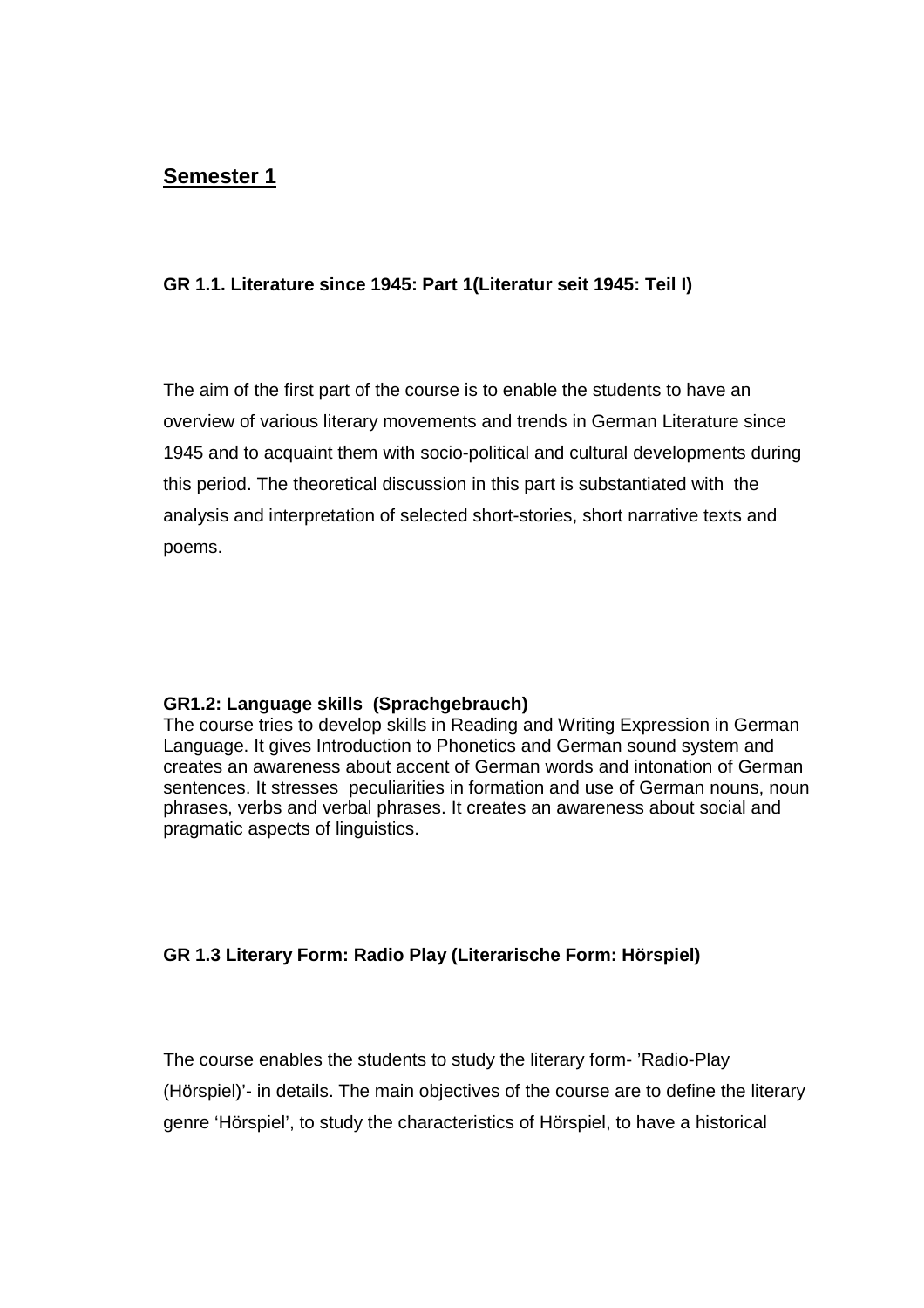overview of this literary form, to understand its importance in the Literature of 20th Century and to read and analyse selected radio-plays with reference to content and form.

### **GR 1.4. History of Literature Part I**

The study History of Literature enables the students to get a panoramic view of German Literature with its different epochs. Each is introduced with some examples from literary and theoretical texts. The analysis of these texts should help the students to get acquainted with the characteristic features of that particular literary period.

Descriptive study of literary epochs: "Aufklärung" und "Sturm und Drang"

## **Semester 2**

## **GR 2.1. Literature since 1945: Part II ( Literatur seit 1945: Teil II)**

The main objective of the course is to deepen the knowledge of the various literary movements and trends in German Literaure since 1945. The theoretical discussion in this part is substantiated with the analysis and interpretation of selected Drama, Novels and pros texts.

### **GR 2.2.Introduction to Linguistics**

This paper should give introduction to the study of language. The course discusses different approaches to look at and define Language. The students are introduced to descriptive Linguistics and its various areas like Phonetics, Morphology, Syntax. Thus this course should help students to create awareness about formation and use of language elements and enhance skills in German Language.

### **GR 2.3. Study of Literary Genres**

The course is a preparatory step towards literary criticism and thus gives the students introduction to the basic concepts in criticism. The emphasis of the course is to study and analyze the different literary forms and genres. The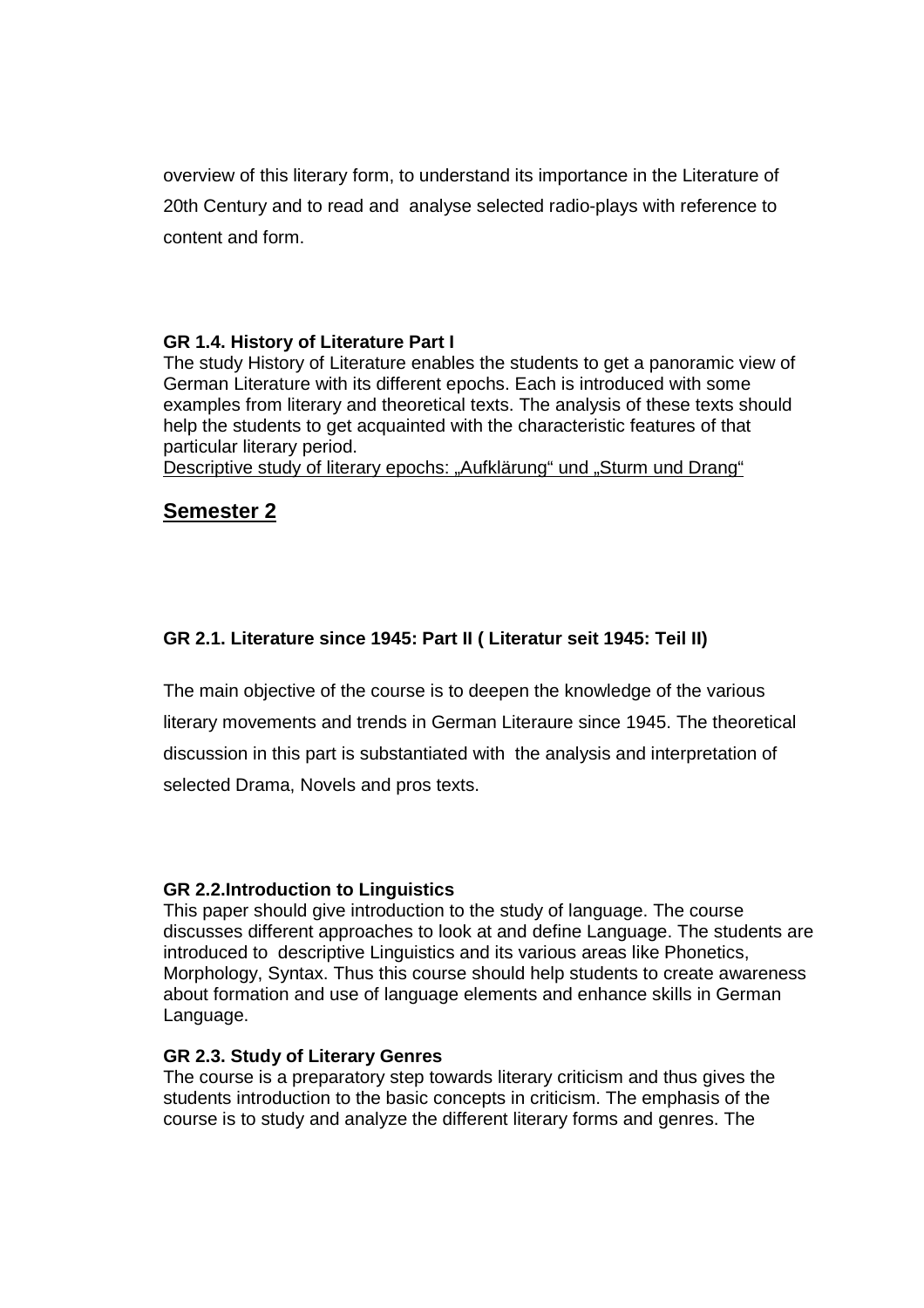students should study three different "Gattungen" i.e. prose, poetry and drama with all their genres with examples.

## **GR 2.4. History of Literature Part II**

The part two of History of Literature is a study of German literature of  $18<sup>th</sup>$ century. It introduces the social, historical and cultural background. This would help students to understand different trends and characteristics of literary epochs "Klassik" and "Romantik" with some examples from literary and theoretical texts. The analysis of these texts should help the students to get acquainted with the characteristic features of that particular literary period. Descriptive study of literary epochs: "Klassik" and " Romantik"

# **Semester 3**

### **GR 3.1: Study of a special Author (Autorenstudie)**

This course enables students to undertake study of a special author from a particular period and learn to judge his/her works with reference to his/her cultural, social and political background; the students should get thus insight into the literary qualities and into the stylistic and linguistic expressions of the selected works of the prescribed author. That gives the students an opportunity to discuss the literary treatment given to various Genres by the same author. (Bertolt Brecht)

**GR 3.2. Literature of German speaking Countries: Austria and Switzerland (Literatur der deutschsprachigen Länder: İsterreich und die Schweiz)** 

This course enables the students to know the history and characteristics of literature of Austria and German speaking Switzerland. The theoretical discussion in this part is substantiated with the analysis and interpretation of selected literary works.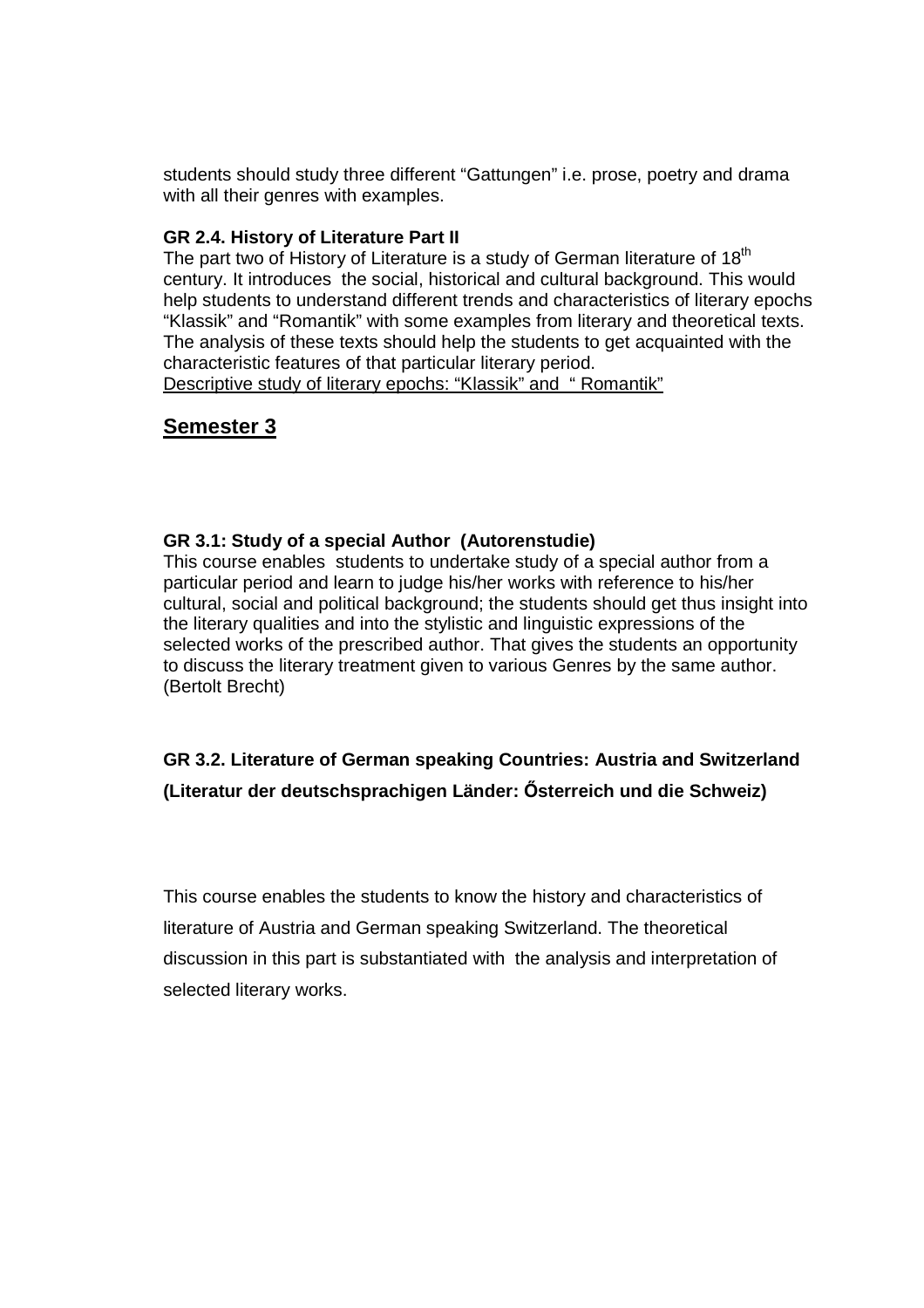## **GR 3.3: Study of a literary form: ' Novelle' (Literarische Form : Novelle)**

The course discusses special characteristics of this literary form and shows, how different authors have dealt with it. In this course the students will read selected novelettes (Novelle), or selected passages from novelettes representing different epochs of German literature. Students will also get to know about historical developments of this particular literary genre.

## **GR 3.4.History of Literature Part III**

This is the third part of History of Literature. This course enables the students to get acquainted with German Literature with the epochs in 19<sup>th</sup> century. Each epoch is introduced with some examples from literary and theoretical texts. The course deals with the social, historical and cultural background. The analysis of these texts should help the students to know the characteristic features of that particular literary period.

## Descriptive study of literary epochs: "Biedermeier/Vormärz" and "Realismus" **Semester IV**

### **GR 4.1: Study of a literary form: Novel (Literarische Form : Roman)**

The course gives an overview on German novels of 20th century and discusses their changing structural patterns. The emphasis is on theory of Novel and on reading and interpreting German Novels.

### **GR 4.2: Translation of literary and non-literary texts (Übersetzung literarischer und nicht-literarischer Texte)**

The course tries to develop skills to comprehend and translate non-literary texts from various fields of sciences, technologies, corporate world from German into English and vice-versa. It discusses peculiarities of syntactic structures as well as semantic fields of various lexical units in both, source and target language. The aim of the course is to analyse and translate smaller Text-Types, like certificates, recommendations, advertisements, legal/business documents, web sites and Home pages of various firms or institutions etc. as well as examples from literary works.

## **GR 4.3. Methods of Interpretation of literature**

This course introduces the area of literary criticism. The students should get acquainted with the philosophical background and the basic arguments of the different methods of interpretation of literature. The course also gives an overview of the historical developments of these methods in Germany. The emphasis will be on knowing the traditional methods of criticism in  $19^{th}$  and  $20^{th}$ century like "Positivismus", "Geistesgeschichtliche Methode", " Strukturalismus", "Werkimmanente Methode", "Literaturgeschichtliche Methode".

## **GR 4.4.History of Literature Part II**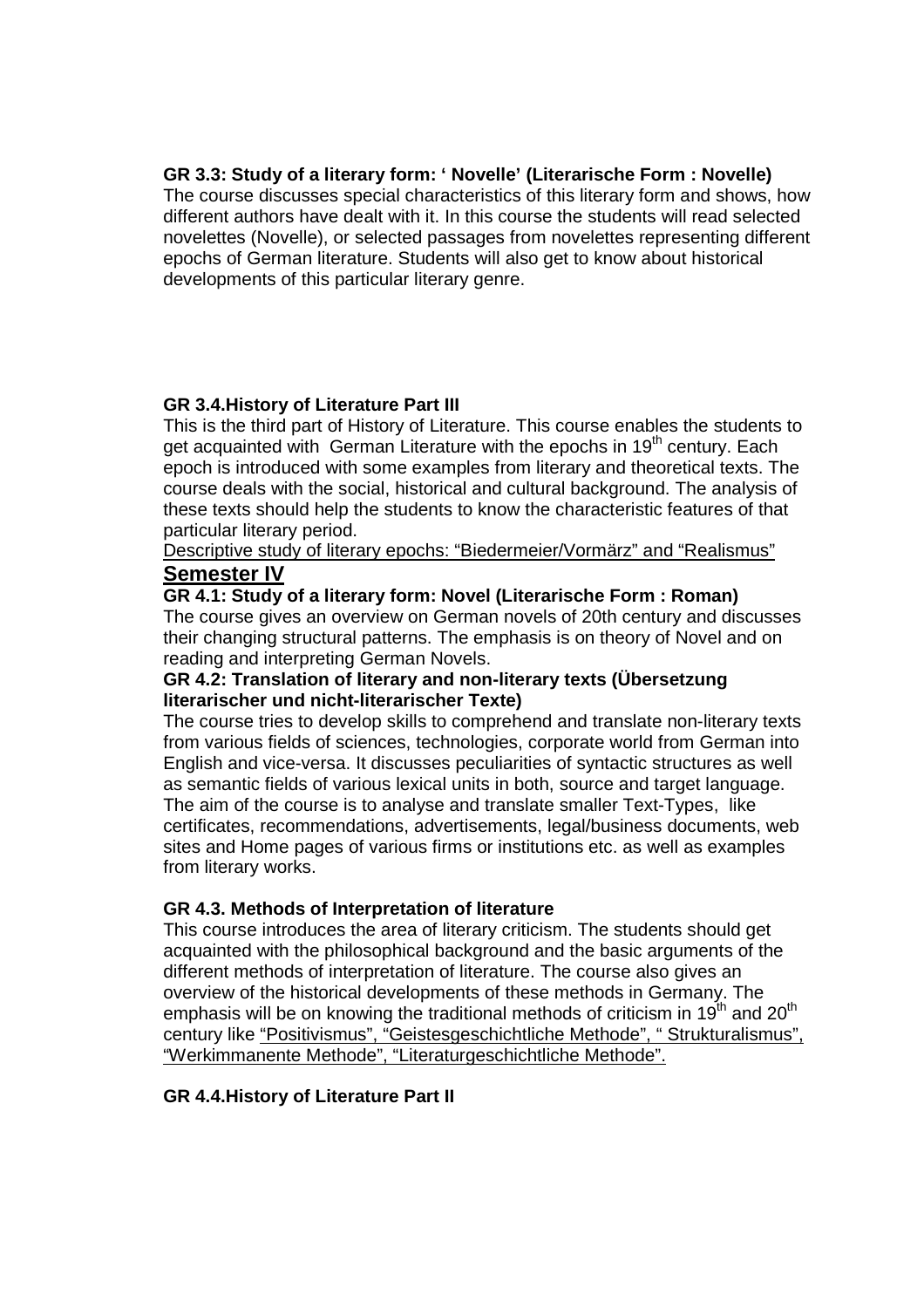This is the fourth part of History of Literature. This course enables the students to get acquainted with the epochs in the late 19<sup>th</sup> century and beginning of 20<sup>th</sup> century. It deals with the social, historical and cultural background. Each epoch is introduced with some examples from literary and theoretical texts. The analysis of these texts should help the students to know the characteristic features of that particular literary period. Descriptive study of literary epochs: - "Naturalismus" und "Expressionismus"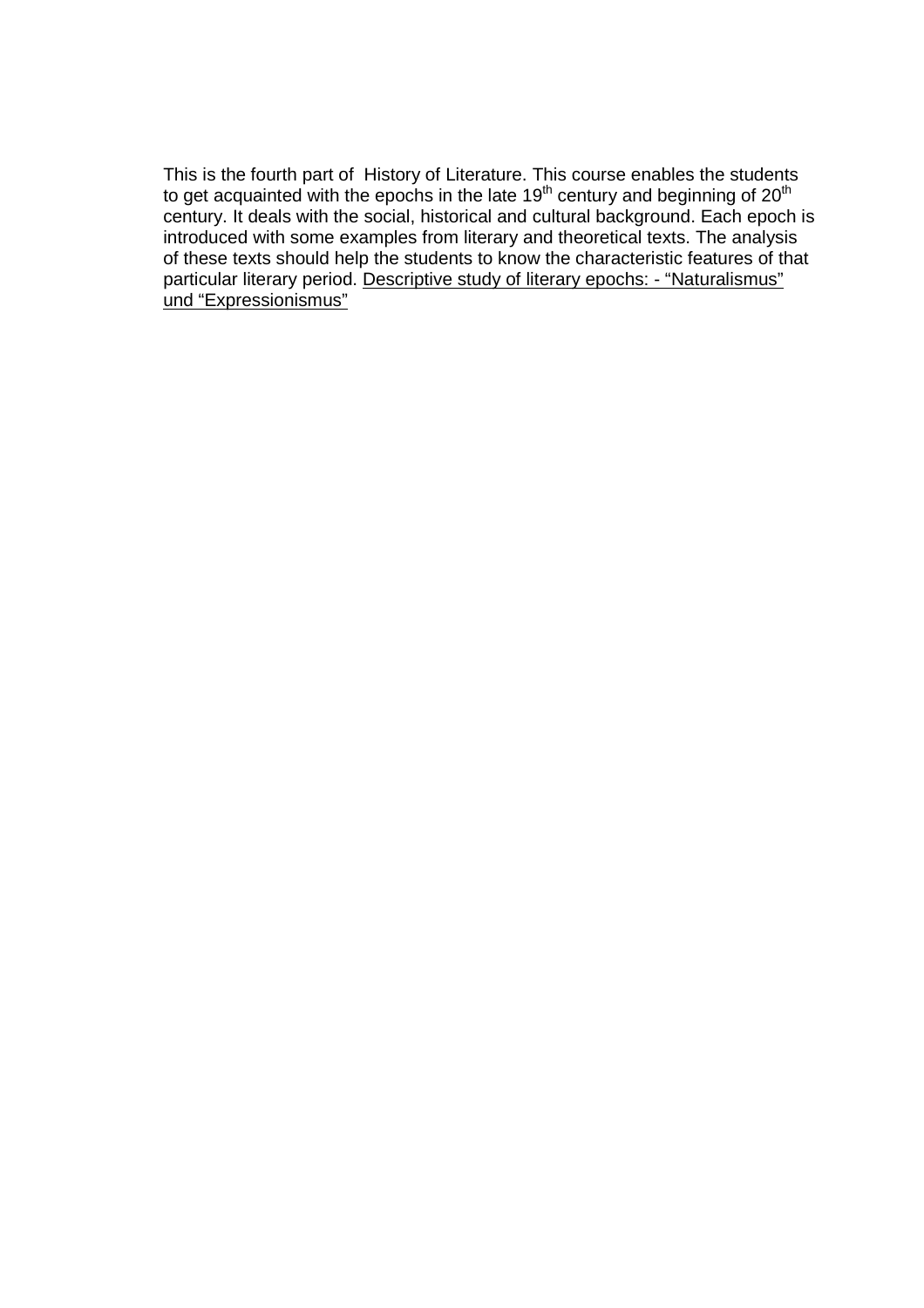## **GR 1.1. : Literature since 1945: Part I (Literatur seit 1945: Teil I)**

### **Objectives:**

The aim of the course is to acquaint the students with socio-political and cultural developments in Germany since 1945, to enable them to have an overview of various literary movements and trends in German Literature during this period and to understand short literary texts since 1945.

### **Course Contents:**

- An overview of socio-political and cultural developments since 1945

- An overview of various literary movements and trends in German Literature since 1945

- The theoretical discussion in this part is substantiated with the analysis and interpretation of selected short-stories, short narrative texts and poems.

### **Prescribed Books/Material:**

*- A selection of poems, short-stories and short narrative texts compiled by the German Section of the Department of F. L.* 

*- Material compiled by the German Section of Department of F. L.* 

### **Recommended Books:**

- Barner, Wilfried (Hrsg.) : Geschichte der deutschen Literatur von 1945 bis zur Gegenwart. 1994

- Beutin, Wolfgang u. a. : Deutsche Literaturgeschichte. Von den Anfängen bis zur Gegenwart. Stuttgart : J.B. Metzlersche Verlagsbuchhandlung. 2.Aufl. 1984

- Bohn, Volker (Hrsg.) : Deutsche Literatur seit 1945. Texte und Bilder. 1995
- Brieglieb, Klaus; Weigel, Siegrid (Hrsg.) : Gegenwartsliteratur seit 1968. 1992
- Durzak, Manfred : Deutsche Gegenwartsliteratur. Ausgangspositionen und aktuelle Entwicklungen. Reclam 1981
- Erb, Andres (Hg.) : Baustelle Gegenwartsliteratur. Die Neunziger Jahre. Westdeutscher Vlg. 1998
- Fischer, Ludwig : Literatur in der BRD bis 1967. dtv 1986
- Franke, Hans-Peter u.a. : Geschichte der deutschen Literatur von 1945 bis zur Gegenwart Stuttgart : Ernst Klett Vlg. 1983
- Glaser, Horst A (Hg.) : Deutsche Literatur zwischen 1945 und 1995. 1997
- Moser, Dietz-Rüdiger : Neues Handbuch der deutschsprachigen Gegenwartsliteratur seit 1945. 1993
- Hahn, Barbara (Hrsg.): Im Nachvollzug des Geschriebenseins: Theorie der Literatur nach 1945. 2007
- -Moser, Dietz-Rüdiger : Neues Handbuch der deutschsprachigen Gegenwartsliteratur seit 1945. 1993
- Schnell, Ralf: Geschichte der deutschsprachigen Literatur seit 1945. 2003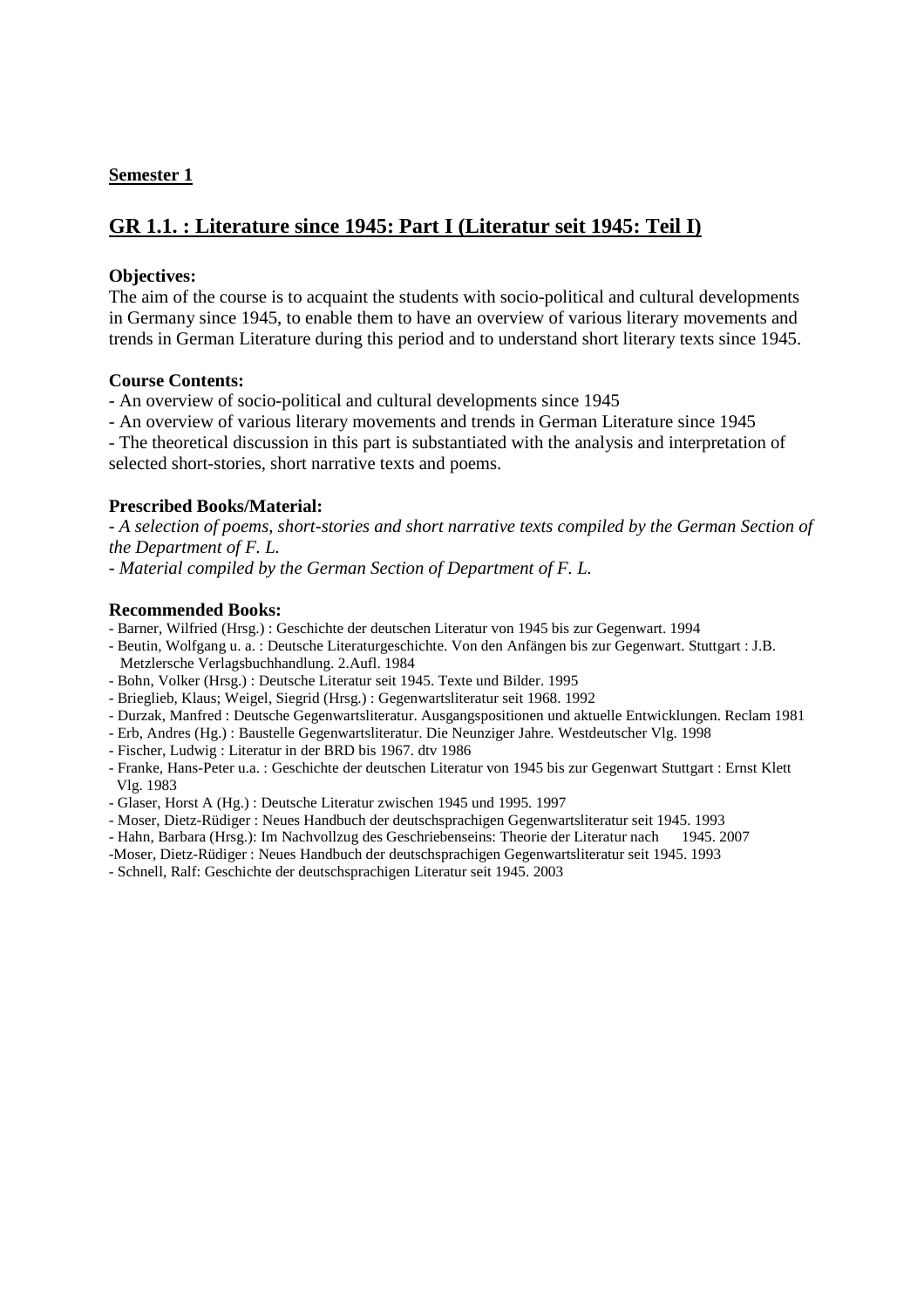## **GR 1.2 Language skills (Sprachgebrauch)**

### **Objectives:**

The main objectives are to develop communication skills in German language and to use specific linguistic units in the given situation of communication.

### **Course Contents:**

- Advanced Grammar, Syntax and vocabulory
- Accent, intonation
- Communicative skills, writing skills
- Different approaches to understand the structure as well as function of Language.

### **Prescribed Books/Material:**

*- Material compiled by the German Section of Department of F. L.* 

### **Recommended Books :**

- Aussprache Duden, Bd. 6, Mannheim, 1974 ( Einleitung )

- Bergmann, R.; Pauly, P.; Schefer, H.; (ed.) Einfulhrung in die deutsche Sprachwissenschaft, Heidelberg, 1981. ( S. 1 to 68 )

- Engel, Ulrich ; Deutsche Grammatick, Heidelberg, 1988
- Harro Gross : Einfuhrung in die germanistische Linguistik, Munchen, 1990.
- Lyons, J.: Einfuhrung in die moderne Linguistik, Munchen, 1971.
- Schulerduden Ubungsbuch Bd. 5, Mannheim, 1975
- Weinrich Harald : Textgrammatik der deutsche Srache, Duden, 1993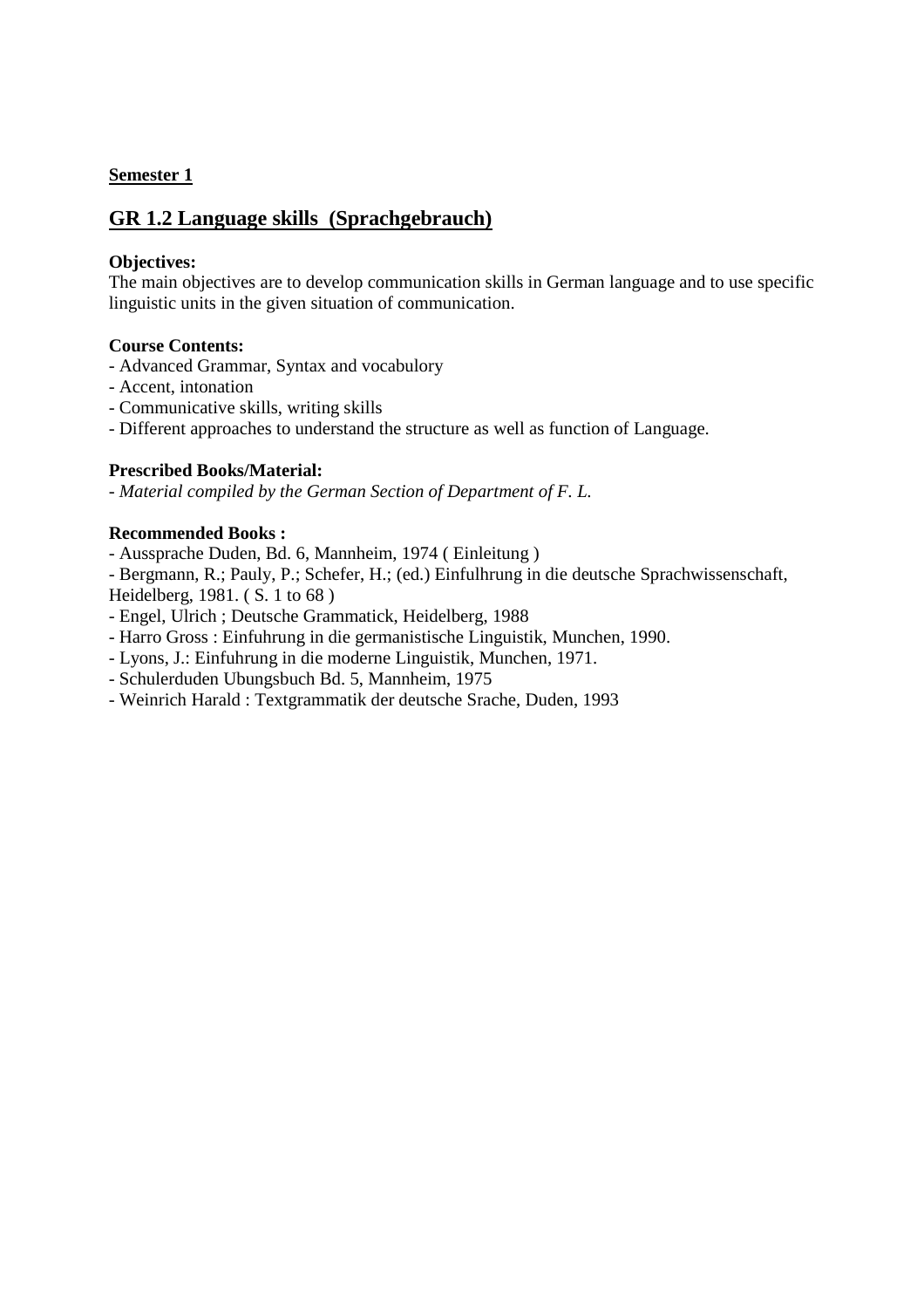## **Semester 1 GR 1.3 : Literary Form: Radio Play (Literarische Form: Hörspiel)**

### **Objectives:**

The course enables the students to study the literary genre 'Hörspiel' (Radioplay) in details, to understand its importance in the Literature of  $20<sup>th</sup>$  Century and to analyse and interpret the selected radio-plays with reference to the content and the form.

### **Course Contents:**

- Definition and characteristics of Hörspiel
- A historical overview of this literary form
- Analysis and interpretation of selected radio-plays

### **Prescribed Books/Material:**

*- Material compiled by the German Section of Department of F. L.* 

*- A selection of Radioplays (Träume / Das Opfer Helena / Fünf Mann Menschen /* 

 */Abendstunde im Spätherbst / Die Panne / Herr Biedermann und die Brandstifter / Unter der Erde / Eine Stunde Aufenthalt ) written by H. Böll, G. Eich, M. Frisch, W. Hildesheimer, F.Dürrenmatt, E. Jandl u. F. Mayröcker.* 

#### **Recommended Books :**

- Barner, Wilfried (Hrsg.) : Geschichte der deutschen Literatur von 1945 bis zur Gegenwart. 1994

- Bohn, Volker (Hrsg.) : Deutsche Literatur seit 1945. Texte und Bilder. 1995

- Crook, Tim: *Radio drama. Theory and practice*. Repr. London: Routledge 2001 (1999).

- Elstner, Alice: Der Einsatz der Stimme im Hörspiel: Theorie und Praxis [Taschenbuch] 2010
- Glaser, Horst A (Hg.) : Deutsche Literatur zwischen 1945 und 1995. 1997
- Hippe, Robert (Hrsg.) : Das Hörspiel. Dichtung in Theorie und Praxis. Hollfeld : C. Bange Vlg. 1981

- Klippert, Werner : Elemente des Hörspiels. Stuttgart : Philipp Reclam Jun. Vlg. 1977

- Köhler, Stefan: *Hörspiel und Hörbuch. Mediale Entwicklung von der Weimarer Republik bis zur Gegenwart*.

Marburg: Tectum 2005.

- Kreuzer, Helmut: *Deutschsprachige Hörspiele 1924-33. Elf Studien zu ihrer gattungsgeschichtlichen Differenzierung*. Frankfurt am Main: Lang, 2003

- Krug, Hans-Jürgen: *Kleine Geschichte des Hörspiels*. Konstanz: UVK 2003.

- Ladler, Karl: *Hörspielforschung. Schnittpunkt zwischen Literatur, Medien und Ästhetik*. Wiesbaden: Dt. Univ.- Verl. 2001

- Moser, Dietz-Rüdiger : Neues Handbuch der deutschsprachigen Gegenwartsliteratur seit 1945. 1993
- Scheffner, Horst : Theorie des Hörspiels. Stuttgart : Philipp Reclam Jun. Vlg. 1981

- Schöning, Klaus (Hrsg.) : Spuren des Neuen Hörspiels. 1982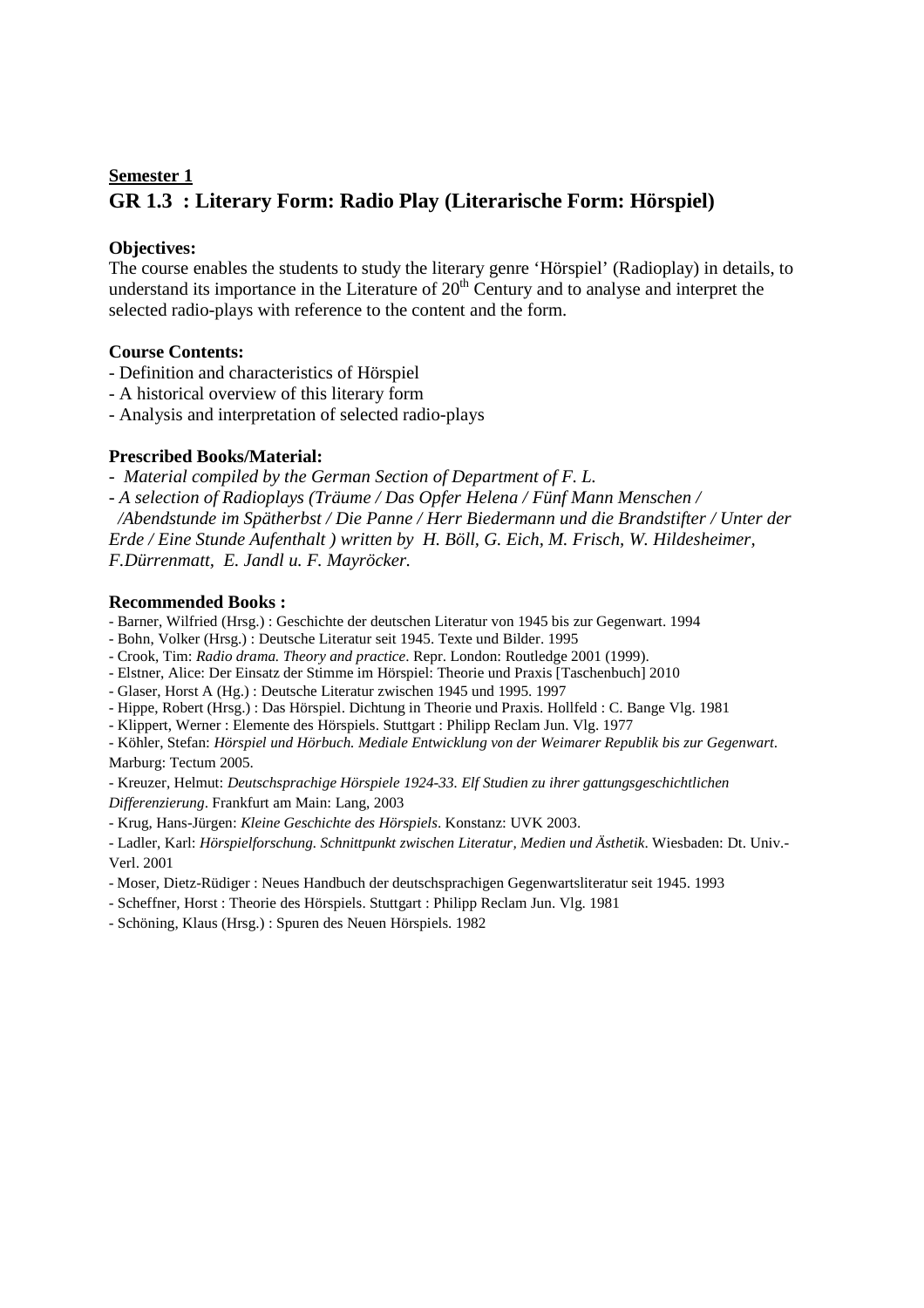## **GR 1. 4 : History of Literature Part I (Geschichte der Literatur Teit I)**

#### **Objectives:**

The study of History of Literature enables students to get a panoramic view of German Literature with its different epochs. Each epoch is introduced with exemplary literary and theoretical texts.

### **Course Contents:**

- Epochs: Aufklärung, Sturm und Drang
- Characteristics of the epochs
- -Literary texts

### **Prescribed Books/Material:**

*- Lessing:Fabeln, Emilia Galloti, Nathan der Weise* 

- *Sturm und Drang: Gedichte (Goethe) Leiden des jungen Werthers*
- *-Material compiled by the German Section of Department of F. L.*

#### **Recommended Books:**

-Bark, Joachim u.a. (Hrsg.): Epochen der deutschen Literatur. Gesamtausgabe. Stuttgart: Ernst Klett 1989.

-Beutin, Wolfgang; Ehlert, Klaus u.a.: Deutsche Literaturgeschichte. Von den Anfängen bis zur Gegenwart. Stuttgart: Metzler 2008.

-Dtv-Atlas Deutsche Literatur, hg. v. Uwe Goede und Horst Dieter Schlosser. München 2002. -Hans Gerd Rötzer: *Geschichte der deutschen Literatur: Epochen, Autoren, Werke*. 2., veränd. und erw. Auflage. Buchner, Bamberg 2000.

-Helmut Nürnberger: *Geschichte der deutschen Literatur*. 25., völlig neu bearbeitete Auflage. Bayerischer Schulbuch-Verlag, München 2006.

-Hilmar Grundmann: *Deutsche Literaturgeschichte für Lehrer*. Heinz, Stuttgart 2001. Heinrich Haerkötter: *Deutsche Literaturgeschichte*. 62., aktualisierte Auflage, Winkler, Darmstadt 2002.

-Wucherpfennig, Wolf: Deutsche Literaturgeschichte. Von den Anfängen bis zur Gegenwart. Stuttgart 2010.

-Roetzer: Geschichte der deutschen Literatur. Autoren, Epochen, Werke,

-Kindlers Neues Literaturlexikon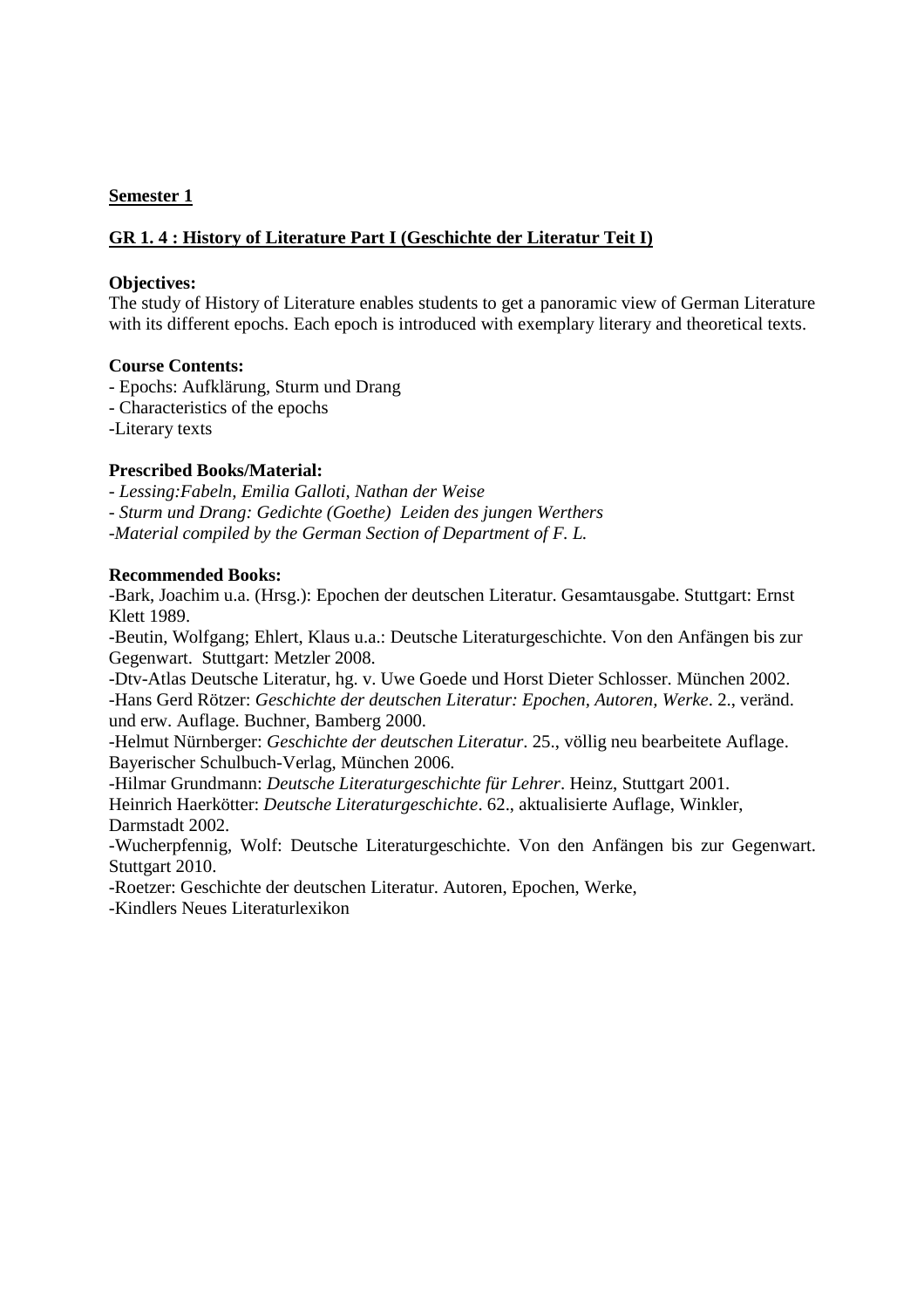## **GR 2.1. : Literature since 1945: Part II ( Literatur seit 1945: Teil II)**

### **Objectives:**

The aim of the course is to study selected literary works reflecting various trends in German Literature since 1945 and to analyze and interpret these works with reference to the overview in GR<sub>1</sub>1

### **Course Contents:**

Drama, Novel and other literary works, Excerpts from dramatic and narrative works

### **Prescribed Books :**

- *J. Becker: Jakob, der Lügner*
- *Heinrich Böll: Die verlorene Ehre der Katharina Blum*
- *M. Walser: Ein fliehendes Pferd*
- *C. Wolf: Was bleibt?*
- *G. Grass: Mein Jahrhundert*
- *Material compiled by German section of the Department of F. L.*

#### **Recommended Books :**

- Barner, Wilfried (Hrsg.) : Geschichte der deutschen Literatur von 1945 bis zur Gegenwart. 1994

- Barner, Wilfried; König, Christoph : Zeitenwechsel. Germanistische Literaturwissenschaft vor und nach 1945.

Frankfurt : Fischer Taschenbuchverlag 1996

- Bohn, Volker (Hrsg.) : Deutsche Literatur seit 1945. Texte und Bilder. 1995
- Brieglieb, Klaus; Weigel, Siegrid (Hrsg.) : Gegenwartsliteratur seit 1968. 1992
- Durzak, Manfred : Deutsche Gegenwartsliteratur. Ausgangspositionen und aktuelle Entwicklungen. Reclam 1981
- Elstner, Alice: Der Einsatz der Stimme im Hörspiel: Theorie und Praxis [Taschenbuch] 2010
- Erb, Andres (Hg.) : Baustelle Gegenwartsliteratur. Die Neunziger Jahre. Westdeutscher Vlg. 1998
- Fischer, Ludwig : Literatur in der BRD bis 1967. Dtv 1986
- Glaser, Horst A (Hg.) : Deutsche Literatur zwischen 1945 und 1995. 1997
- -Hilmar Grundmann: *Deutsche Literaturgeschichte für Lehrer*. Heinz, Stuttgart 2001.
- Heinrich Haerkötter: *Deutsche Literaturgeschichte*. 62., aktualisierte Auflage, Winkler, Darmstadt 2002.
- Moser, Dietz-Rüdiger : Neues Handbuch der deutschsprachigen Gegenwartsliteratur seit 1945. 1993
- -Wucherpfennig, Wolf: Deutsche Literaturgeschichte. Von den Anfängen bis zur Gegenwart. Stuttgart 2010.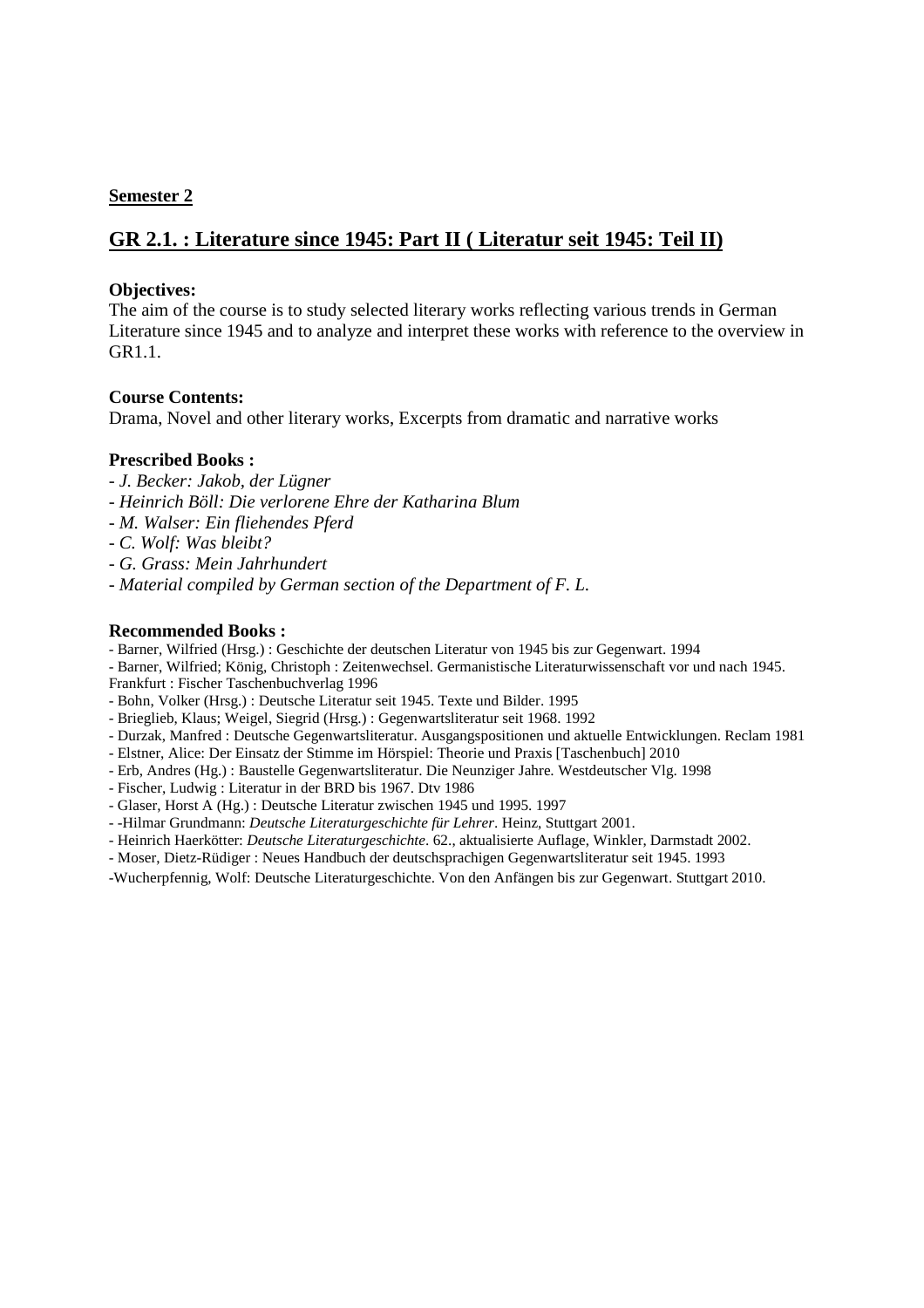## **Semester 2 GR 2.2. : Introduction to Linguistics (Einführung in die Sprachwissenschaft)**

## **Objectives:**

This course will give general introduction to various linguistic elements and language structure. The students will get acquainted with the different approaches to define language. The course should create awareness about formation and use of language elements and enhance skills in German Language.

### **Course Contents:**

The course will discuss areas like:

- Phonetics: description of phonemes: consonants and vowels, pronunciation, intonation etc -Morphology: description of morphemes, their classification, segmentation of words in morphemes, classification of words, changes in word formation etc.

- Lexicology and Semantics: Wortfamilie, etymology of words etc.

- Syntax: sentence structure in German, "Satzglieder und Gliedsätze", Verbvalenz.

- Pragmatics: Introduction to (linguistic) pragmatics and "pragmatic turn"

- formation and use of language elements and enhancing skills in German Language.

### **Prescribed Books/Material:**

*-Material compiled by the German Section of the Department of F. L.* 

### **Recommended Books:**

- Eisenberg, Peter (2004b): Der Satz. Grundriss der deutschen Sprache. Bd. 2. 2. Auflage. Suttgart: Metzler.

- Geilfuβ-Wolfgang, Jochen; Meibauer, Jörg; Rothweiler, Monika u.a: Einführung in die germanistische Linguistik. Stuttgart, Weimar: Metzler Vlg. 2002.

- Graefen, Gabriele / Liedke, Martina (2008): Germanistische Sprachwissenschaft.

Tübingen/Basel: A. Francke

- Meibauer, Jörg et al. (2007): Einführung in die germanistische Linguistik. 2. Aufl. Stuttgart: J.B. Metzler.

- Rolf Bergmann/Peter Pauly/Michael Schlaefer: Einführung in die deutsche Sprachwissenschaft, 2001.

- Spillmann, Hans.O: Einführung in die germanistische Linguistik. Berlin: Langenscheidt Vlg. 2004

- Ulrich Engel: Syntax der deutschen Gegenwartssprache, 2., überarbeitete Auflage , Berlin 1982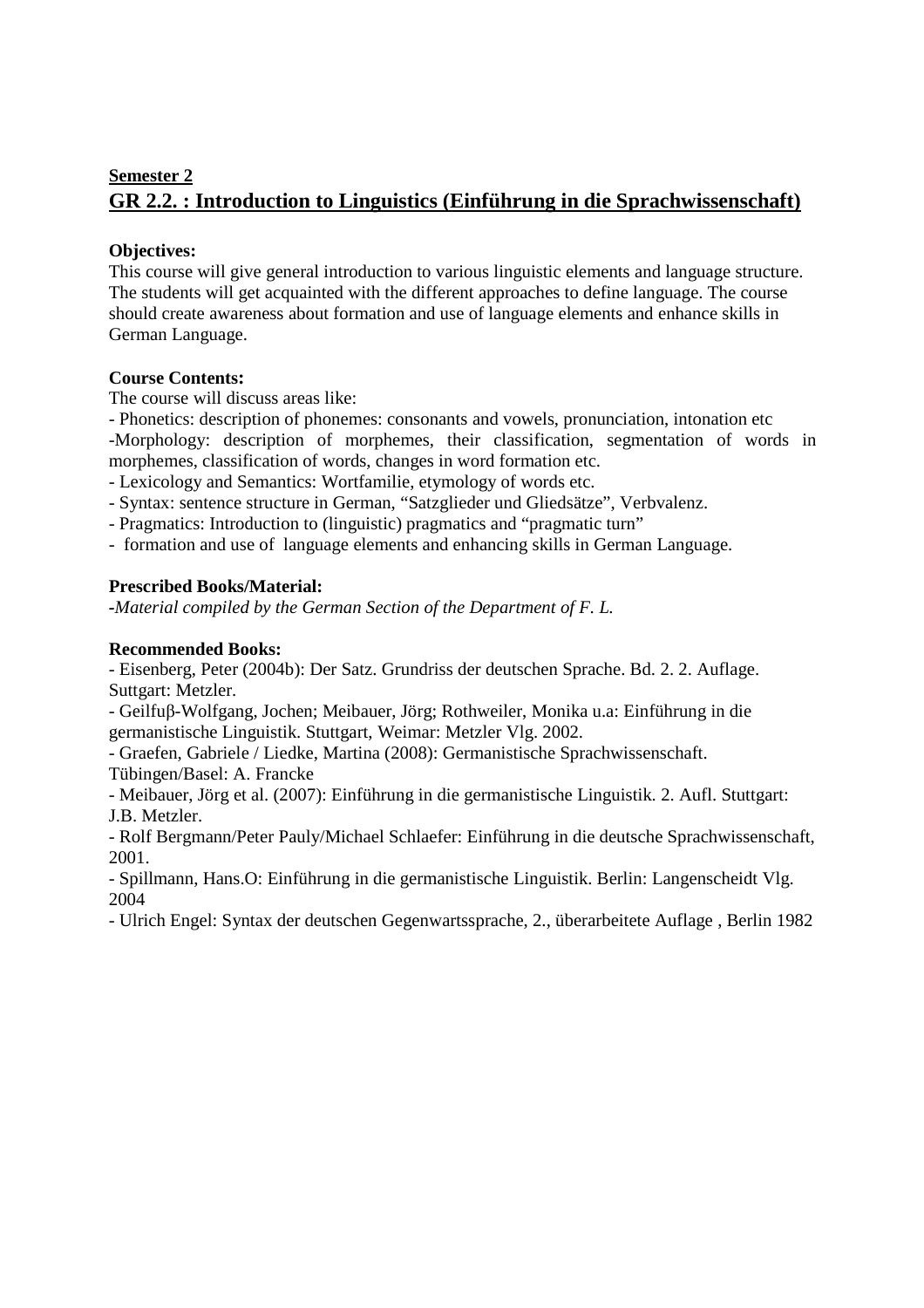## **GR 2.3. : Study of literary Genres (Literarische Gattungen)**

### **Objectives:**

The course gives introduction to the basic concepts in literary criticism and Science of Literature (Literaturwissenschaft). The emphasis of the course is to study and analyse the different literary forms and genres. Selected exemplary literary texts should be discussed.

#### **Course Contents:**

- Concepts: Philologie, Literaturkritik, Analyse und Interpretation, Stoff, Motiv, Leitmotiv, Handlung, Fabel, Form, Inhalt, Gehalt etc.

- Genres: Definitions and characteristics of Drei Hauptgattungen: Epik, Lyrik and Dramatik as well as Forms such as Roman, Novelle, Kurzgeschichte, kurzepische Formen, Volkslied, Ballade and other forms of poetry, Trgödie, Komödie, Lustspiel, bürgerliches Trauerspiel and other forms of Drama.

- Exemplary literary texts of different genres

### **Prescribed Books/Material:**

*- Material compiled by German section of the Department of F. L.* 

### **Recommended books:**

- Alo Allkemper/Norbert O. Eke: *Literaturwissenschaft. Eine Einführung*, Reihe: UTB basics. 3. überarb. u. erw. Aufl., Stuttgart: UTB, 2010

- Braak, Ivo: Poetik in Stichworten. Literaturwissenschaftliche Grundbegriffe. Kiel, 1980, 6. Aufl.

- Gutzen, D./Oellers, N./Petersen, J. H. : Einführung in die neuere deutsche

Literaturwissenschaft. Berlin, 1984, 5. Aufl.

- Kayser, Wolfgang: Das sprachliche Kunstwerk, Bern 1978. 18. Aufl.

- Kayser, Wolfgang: Kleine deutsche Versschule, Tübingen und Basel 1995, 25. Aufl.

- Rainer Baasner und Maria Zens: *Methoden und Modelle der Literaturwissenschaft - Eine Einführung*, 3. überarbeitete und erweiterte Auflage, Berlin: Erich Schmidt, 2005.

- Staiger, Emil: Grundbegriffe der Poetik, München 1971.